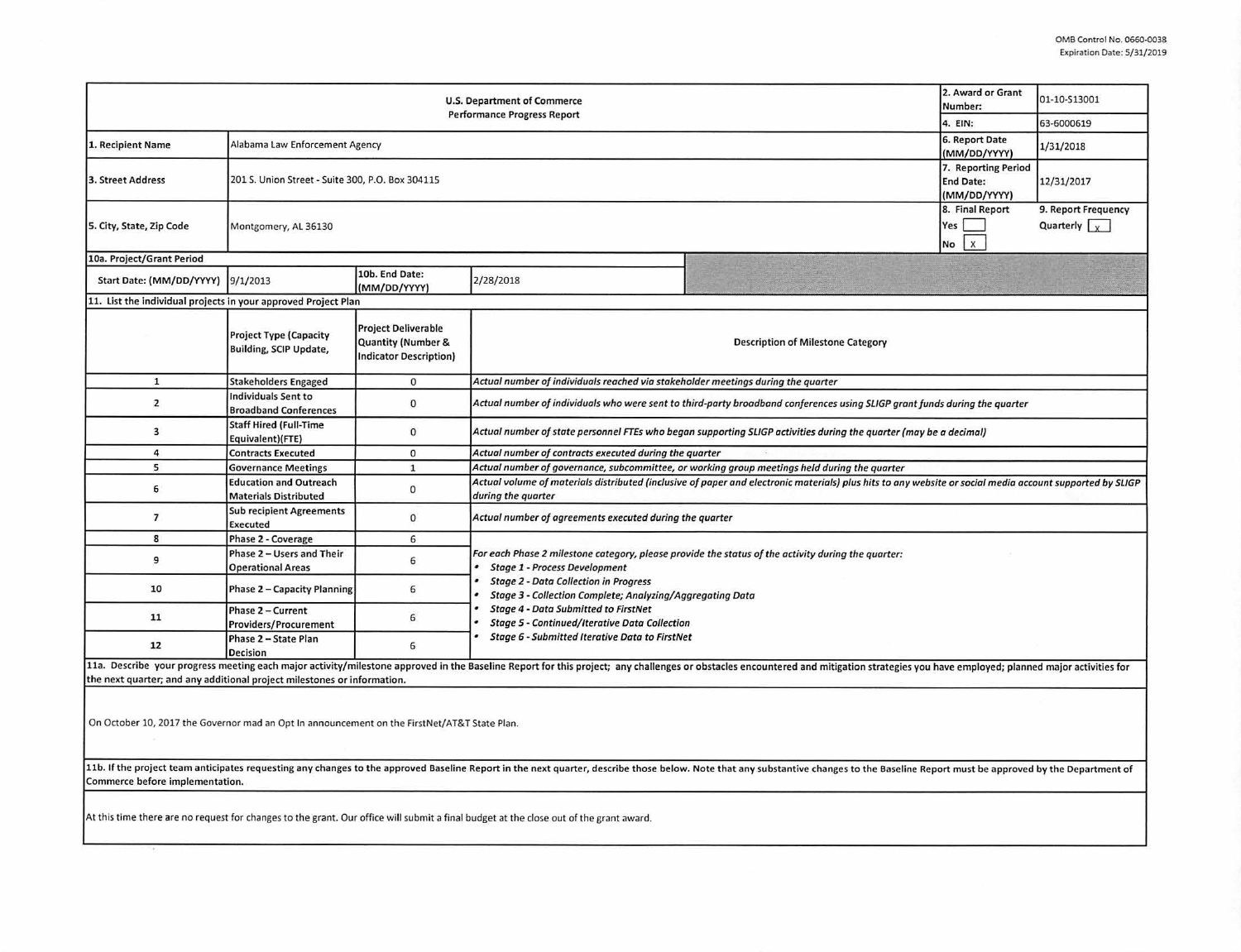11c. Provide any other Information that would be useful to NTIA as it assesses this project's progress.

The Alabama SLIGP grant has undergone personnel changes during the period and have not initiated any new activities during the reporting period.

11d. Describe any success stories or best practices you have Identified. Please be as specific as possible.

The State of Alabama has offically Opted In to the FirstNet/AT&T State Plan and the Governor's office made a formal announcement.

12. Personnel

12a. If the project is not fully staffed, describe how any lack of staffing may impact the project's time line and when the project will be fully staffed.

During the previous reporting period all personnel that were on the grant were removed due to the opting in on the FirstNet plan. The State officially executed the agreements and the staff were no longer need on the grant.

| 12b. Staffing Table - Please include all staff that have contributed time to the project. Please do not remove individuals from this table. |                                                  |                                                                                                                                                                 |                                                                                                                                                     |                      |                                             |                   |                 |                                         |                                          |
|---------------------------------------------------------------------------------------------------------------------------------------------|--------------------------------------------------|-----------------------------------------------------------------------------------------------------------------------------------------------------------------|-----------------------------------------------------------------------------------------------------------------------------------------------------|----------------------|---------------------------------------------|-------------------|-----------------|-----------------------------------------|------------------------------------------|
| <b>Job Title</b>                                                                                                                            | FTE%                                             |                                                                                                                                                                 | Project (s) Assigned                                                                                                                                |                      |                                             |                   |                 |                                         |                                          |
| <b>FirstNet SPOC</b>                                                                                                                        | 0%                                               |                                                                                                                                                                 | The Alabama SPOC serves as the state's Single Point of Contact between FirstNet and the State of Alabama                                            |                      |                                             |                   |                 |                                         | $-25%$                                   |
| Program Manager                                                                                                                             | 0%                                               |                                                                                                                                                                 | Project Oversight and Management; Education and Outreach efforts; Budget updates; Reporting updates                                                 |                      |                                             |                   |                 |                                         | $-25%$                                   |
|                                                                                                                                             |                                                  | Assist in travel arrangements for team conference attendance; contact efforts with wireless commission; assist with meeting logistics and execution;            |                                                                                                                                                     |                      |                                             |                   |                 |                                         | $-55%$                                   |
| <b>Project Support Assistant</b>                                                                                                            | 0%                                               |                                                                                                                                                                 | posting of information to websites and social media; research and other administrative projects as needed and/or required.                          |                      |                                             |                   |                 |                                         |                                          |
| <b>ALEA Deputy Secretary</b>                                                                                                                | 0%                                               | Assist SPOC in decision making process of RFP release; Quarterly meeting of Alabama First Responder Wireless Commission                                         |                                                                                                                                                     |                      |                                             |                   |                 | -10%                                    |                                          |
| <b>IALEA Public Information Officer</b>                                                                                                     | 0%                                               | project.                                                                                                                                                        | Send out media releases regarding FirstNet/SLIGP related topics; Attended ALEA CJIS User Conference as staff and answered basic questions regarding |                      |                                             |                   |                 |                                         | $-5%$                                    |
| Project Manager - E & O                                                                                                                     | 0%                                               |                                                                                                                                                                 | <b>Education and Outreach Project Manager</b>                                                                                                       |                      |                                             |                   |                 |                                         |                                          |
| Attorney                                                                                                                                    | 0%                                               | Legal                                                                                                                                                           |                                                                                                                                                     |                      |                                             |                   |                 |                                         |                                          |
| <b>SWIC</b>                                                                                                                                 |                                                  |                                                                                                                                                                 | <b>Project Oversight and Management</b>                                                                                                             |                      |                                             |                   |                 |                                         |                                          |
| lιτ                                                                                                                                         | 0%                                               |                                                                                                                                                                 | Construction of website for FirstNet.                                                                                                               |                      |                                             |                   |                 |                                         | $-22%$                                   |
| <b>ALEA Director of</b><br>Communication                                                                                                    | 0%                                               | Send out media releases regarding FirstNet/SLIGP related topics; Attended ALEA CJIS User Conference as staff and answered basic questions regarding<br>project. |                                                                                                                                                     |                      |                                             |                   |                 |                                         | $-10%$                                   |
| 13. Subcontracts (Vendors and/or Sub recipients)                                                                                            |                                                  |                                                                                                                                                                 |                                                                                                                                                     |                      |                                             |                   |                 |                                         |                                          |
| 13a. Subcontracts Table - Include all subcontractors. The totals from this table must equal the "Subcontracts Total" in Question 14f.       |                                                  |                                                                                                                                                                 |                                                                                                                                                     |                      |                                             |                   |                 |                                         |                                          |
| Name                                                                                                                                        | <b>Subcontract Purpose</b>                       |                                                                                                                                                                 | Type<br>(Vendor/Subject.)                                                                                                                           | RFP/RFQ issued (Y/N) | <b>Contract</b><br><b>Executed</b><br>(Y/N) | <b>Start Date</b> | <b>End Date</b> | <b>Total Federal Funds</b><br>Allocated | <b>Total Matching Funds</b><br>Allocated |
| Auburn University at<br>Montgomery                                                                                                          | <b>Education and Outreach Project Management</b> |                                                                                                                                                                 | Contractor                                                                                                                                          |                      | Υ                                           | 11/1/2016         | 8/31/2017       | \$431,384.00                            | \$0.00                                   |
| Televate                                                                                                                                    | <b>SLIGP Support and Data Collection</b>         |                                                                                                                                                                 | Contractor                                                                                                                                          | ٧                    | Y                                           | 10/1/2015         | 9/30/2017       | \$331,780.88                            | \$0.00                                   |
| Curtis Nail                                                                                                                                 | Project Management - Governance and Planning     |                                                                                                                                                                 | Contractor                                                                                                                                          | v                    | v                                           | 4/16/2014         | 9/8/2016        | \$152,432.00                            | \$0.00                                   |
|                                                                                                                                             |                                                  |                                                                                                                                                                 |                                                                                                                                                     |                      |                                             |                   |                 |                                         |                                          |
| 13b. Describe any challenges encountered with vendors and/or sub recipients.                                                                |                                                  |                                                                                                                                                                 |                                                                                                                                                     |                      |                                             |                   |                 |                                         |                                          |
|                                                                                                                                             |                                                  |                                                                                                                                                                 |                                                                                                                                                     |                      |                                             |                   |                 |                                         |                                          |

Currently there are no direct challenges to report with vendors or sub-recipients. During the reporting period one of the contracts ended on September 30, 2017, with all work completed, and another contact was terminated a 2017. With the reduction of funding expended the match requirement will be reduced *to* reflect the correct expend amount at doseout.